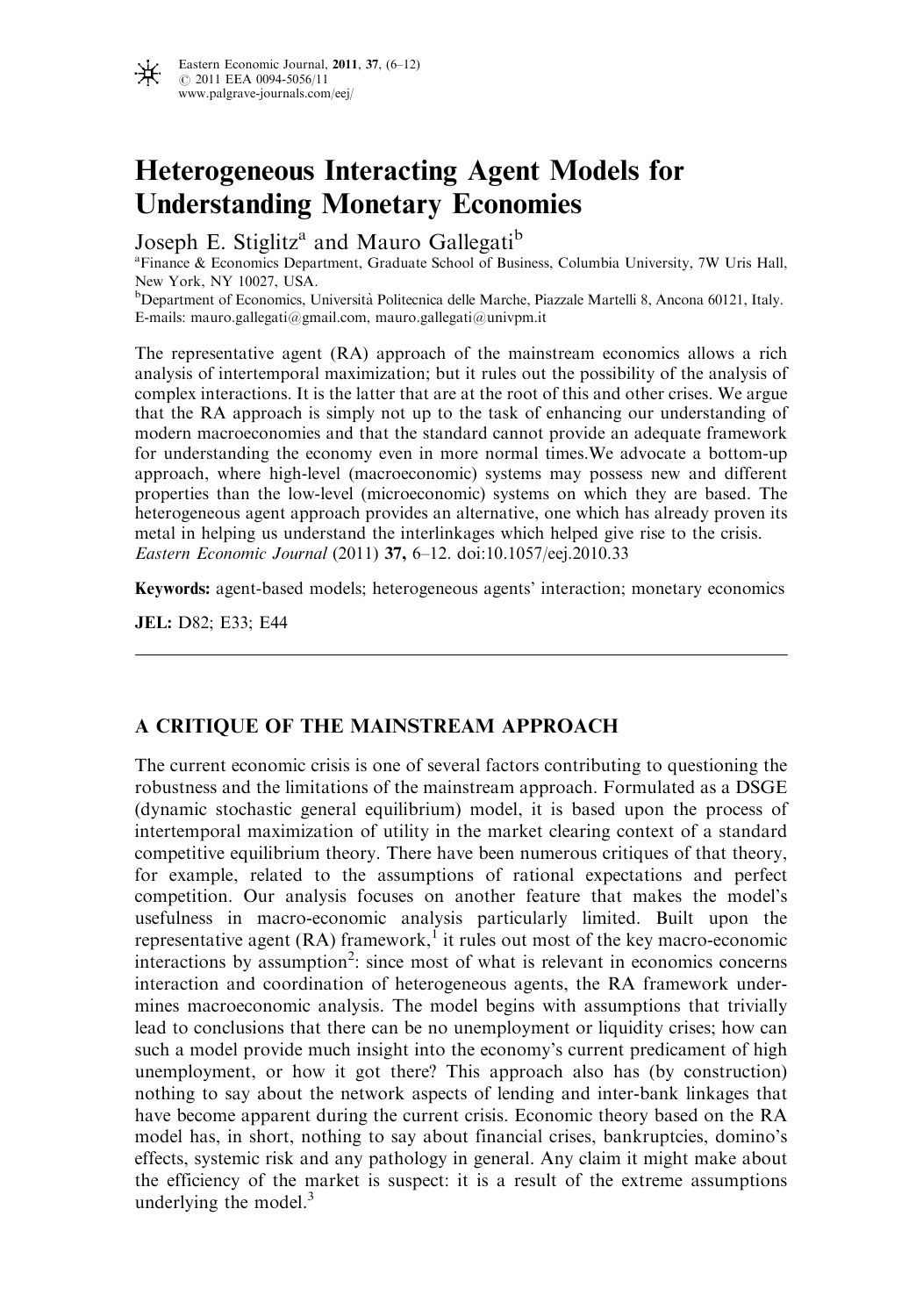## 米 7

In an RA model, there are no lenders, no borrowers, and therefore no credit markets. Small departures from the perfect information hypothesis have been shown to undermine most of the key propositions of the standard competitive model. (Stiglitz 1992, 2001, if prices convey information about the quality there cannot be an equilibrium price as determined by a standard demand-supply analysis, since demand curves themselves depend on the probability distribution of the supply; Grossman and Stiglitz 1976, p. 98; 1980).

In short, the RA framework of the DSGE models adopts the most extreme form of conceptual reductionism in which macroeconomics and the financial network are reduced to the behavior of an individual agent.<sup>4</sup> The RA in economics tantamount to saying that ''macroeconomics equals microeconomics.''

## THE ALTERNATIVE: A HETEROGENEOUS AGENT-BASED APPROACH

There are alternative frameworks, still in their infancy, that provide a more promising research strategy for providing insights into what has happened in this and other crises. But this alternative framework is also useful in providing insights into the workings of the economy out of crises. Financial markets (lending and borrowing) are still central, and these can only be studied within a framework with heterogeneous agents. We believe a change of focus is necessary: an appropriate micro foundation that considers interaction at an agent-based level.

In a multi-agent framework with heterogeneous agents, the crisis is a phenomenon emerging from the microeconomic interaction. If the reductionist paradigm is applied, however, the deep understanding of the interplay between the micro and macro levels is ruled out, as well as any ''pathological'' problems, such as coordination failure. Only with such models can we make sense of what has come to the center of the policy debate today, the notion of systemic risk. Indeed, we might argue that the RA model is partly to blame for the crisis, for in those models, there is no such thing as systemic risk; policy makers, comforted by the notion that they were following ''best practices'' of the most advanced monetary theories in taming inflation, assuring the stability of the economy, paid no attention to the far more important issues of financial structure. In the straightjacket of this methodology, it is hardly surprising that the standard macro framework is without any help in understanding the current events.

Fortunately, over the past decade, there has been extensive research providing the foundations of a multi-agent approach focusing on credit linkages. Although this research has received scant attention within the mainstream [with notable exceptions: Freixas et al. 2000; Allen and Gale 2001; Furfine 2003; Stiglitz and Greenwald 2003; Boss et al. 2004; Boissay 2006; Iori et al. 2006; Battiston et al. 2007; Nier et al. 2007], it has recently been the subject of intense interest by the Bank of England [Haldane 2009].

In order to develop sound micro founded models, requires a methodology which allows for the interactions of economic agents and their links in a networked economy. We believe that there has to be some degree of heterogeneity of agents. They may be affected, for instance, by different shocks. Even more important are differences in information.

A model with heterogeneous agents (ABM) interacting in a network has to be seen as a first step toward modeling serious microfoundations. For instance, in a series of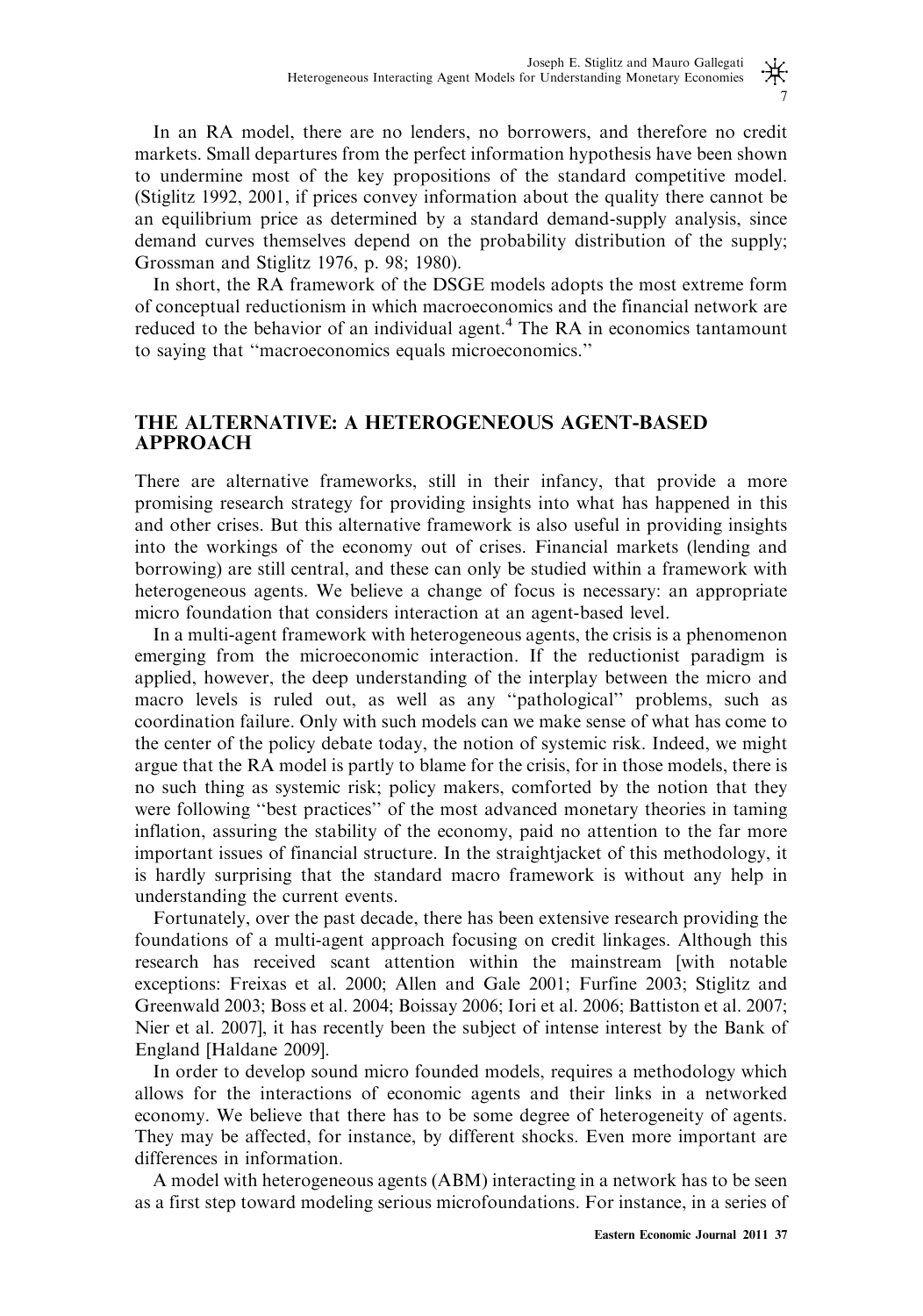

papers [Gallegati et al. 2008; Battiston et al. 2009; Delli Gatti et al. 2009, 2010] we have shown how a structure of connections between firms, banks, and households allows a deeper analysis of the systemic risk, bankruptcies, and domino effects in the financial sector, and their repercussions on output.

### CREDIT LINKAGES

As we have noted, one central aspect of these interrelationships are those related to credit. Building upon ideas expounded first in Stiglitz and Greenwald [2003, chapter 7], we have modeled a credit network consisting of households, firms, and banks. Agents are linked by ''inside'' credit (e.g. credit relationships connecting firms belonging to different layers of the same industry, or connecting banks on the interbank market) and ''outside'' credit (i.e. credit relationships connecting agents belonging to different sectors, i.e. banks and firms).

Balance sheets and financial flows are, of course, central in understanding links among agents in the firm-banking sectors within a network theory framework. But this literature has called attention to aspects that previously received little notice. For instance, bankruptcy itself is not central to the RA literature; yet one cannot understand credit markets and credit interlinkages — or liquidity crises — without an understanding of the risks of bankruptcy. As the net worth of a firm decreases, the interest rate which it has to pay — to compensate for the risk of bankruptcy increases. As a result, in stochastic models there is an effect which we call ''trend reinforcement,'' the likelihood of a further decline in firm net worth is increased.

There are at least three fundamental features of the real-world mechanisms based on the effects of shocks on the network of credit relationships that are ignored by the RA approach.

First and foremost, by construction, the shock which gives rise to the macroeconomic fluctuation is uniform across agents. The presumption is that idiosyncratic shocks, affecting different individuals differently, would ''cancel out.'' But in the real world idiosyncratic shocks can well give rise to aggregative consequences; such shocks can be the source of an ''epidemic,'' giving rise to financial distress, the effects of which diffuse throughout the economy, and can often does translate into a contraction of real GDP. In other words, in a financial network idiosyncratic shocks usually do not cancel out in the aggregate, especially if the shocks hit crucial nodes (hubs) of the network. Studying when that can be the case — and how the structure of the network affects the aggregative impacts — should be a prime focus of macroeconomic analysis.

Second, the aggregate (RA) view does not (cannot) capture the fact that the spreading of a financial disease may proceed at different speeds in different parts of the macroeconomics. For some agents, financial robustness may be procyclical, whereas for other agents it is financial fragility that may be pro-cyclical.

Last but not least, in a credit network a shock (bankruptcy) in one firm (bank) can lead to an avalanche of bankruptcies. Suppose, for instance, that a firm goes bust. Both the suppliers and the banks, which made business with the bankrupt firm, will be adversely affected by the default. The deterioration of the bank's financial condition because of the borrower's bankruptcy may be absorbed if the size of the loan is small and/or the bank's net worth is high. If this is not the case, the bank could go bankrupt. If the bank survives, however, it will restrain credit supply and/ or make credit conditions harsher raising the interest rate on loans across the board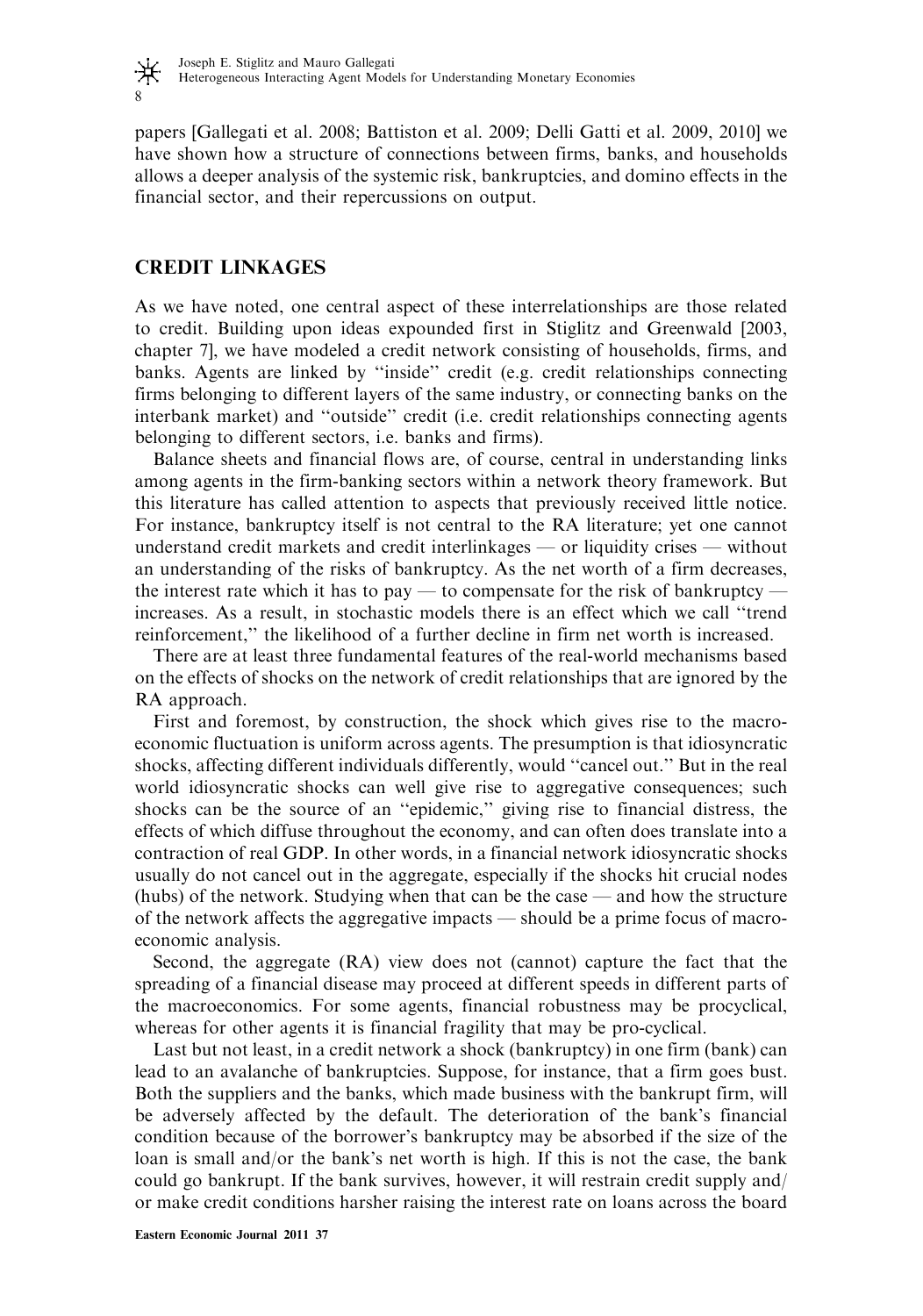for all its borrowers. Therefore, the default of one agent can bring about an avalanche of bankruptcies. Although the proximate cause of the bankruptcy of a certain firm in the middle of the avalanche is the interest rate hike, the remote cause is the bankruptcy of a firm at the beginning of the avalanche that forced the banks to push interest rates up. The interest rate hike leads to more bankruptcies and eventually to a bankruptcy chain: ''the high rate of bankruptcy is a cause of the high interest rate as much as a consequence of it" [Stiglitz and Greenwald 2003, p. 145].<sup>5</sup>

An avalanche of bankruptcies therefore is because of the positive feedback of the bankruptcy of a single agent on the net worth of the ''neighbors,'' linked (directly or indirectly) to the bankrupt agent by credit links of one sort or another. Bankruptcy cascades may be of different size depending not only on the magnitude of the shock but also on the topology of the network. Some network designs may be good at absorbing small shocks, when there can be systemic failure when confronted with a large enough shock. Similarly, some topologies may be more vulnerable to highly correlated shocks. When the corporate and/or the banking sector are polarized, the vulnerability of the network to a shock (i.e. systemic risk) increases when there is a highly connected agent, because his default, due to a relatively rare event, may generate a non-negligible cascade of bankruptcies.

## FURTHER RESULTS

Although models of heterogeneous agents with network credit linkages are still in its infancy, a number of interesting results have already been obtained. One central set of results concerns risk diversification vs contagion. Standard models argue that the more widely shared risks, the better the performance of the economic system. This notion was central to the push for securitization. At the same time, concerns have been raised about ''contagion,'' the notion that a downturn in one country could lead to that in another. This is, of course, a result of some form of linkage — and often financial linkages. Most of the standard models provide no insights into the problem of contagion, and most policy analyses (e.g. those associated with the IMF) have compartmentalized their thinking: Before crises, they focus on the benefits of risk diversification; only in the midst of a crisis does the emphasis switch to the risk of contagion. In Gallegati et al. [2008], we provide a general characterization of diffusion processes, allowing analyzing both risk sharing and contagion effects at the same time. Interdependencies in real and financial assets are beneficial from a social point of view when the economic environment is favorable and detrimental when the economic environment deteriorates. In the latter case, private incentives are such that too many linkages are formed, with respect to what is socially desirable. The risk of contagion increases the volatility of the outcome and thus reduces the ability of the financial networks to provide the putative benefits associated with risk sharing. This analysis helps us understand the role of securitization in the current crisis — beyond the absence of transparency about the characteristics of the underlying assets that the multiple layers of financial intermediation fostered.

This analysis calls for a different emphasis on the role of public intervention. It shows that market equilibrium are not by themselves (constrained) Pareto efficient. This is, of course, a general result whenever information is imperfect or risk markets incomplete. [Greenwald and Stiglitz 1986]. But these models highlight particular sources of inefficiency, for example, in the structure of linkages, and natural forms that the intervention might take (for instance, interventions that weaken the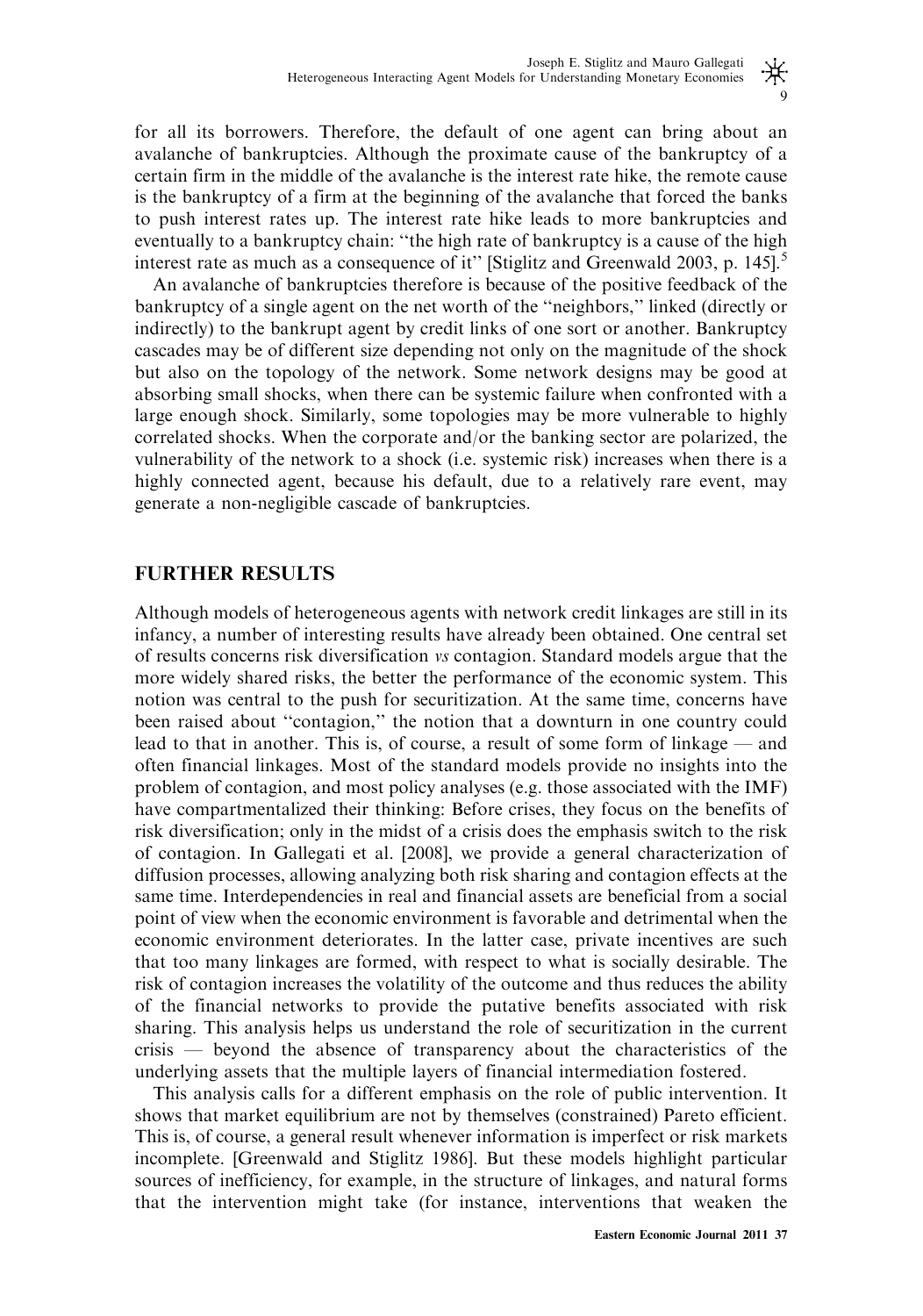

channels that induce positive correlations and ''disconnecting'' the economy at crucial nodes (e.g. through circuit breakers) in the event of downturns. Both of these reduce the risk of contagion — and when done optimally, balance that benefit with the costs of risk diversification in more normal times.

Some of the results are, of course, similar to those derived in more conventional models: policy interventions should be aimed at rescuing institutions, but not their managers. Diminishing the cost of default actually increases the inefficiency because of the divergence between the social and the individual optimum.

In Battiston et al. [2009], we characterize the evolution over time of a credit network as a system of coupled stochastic processes, each one of which describes the dynamics of individual financial robustness. The coupling comes from the connectivity of the network, since each agent's financial robustness is associated with the financial robustness of the partners through risk sharing, distress propagation, and the bankruptcy cascade effects. In this framework we consider the effects of a shock to a specific node as network connectivity increases. Under specific conditions, we detect the emergence of a trade-off between decreasing individual risk — because of risk sharing — and increasing systemic risk — because of the propagation of financial distress. The larger the number of connected neighbors, the smaller the risk of an individual collapse but the higher systemic risk. In other words, the relationship between connectivity and systemic risk is not monotonically decreasing as usually found in the literature. In more conventional models, as we have noted, risk sharing by itself would lead systemic risk to zero as the connectivity increases. Distress propagation and the bankruptcy cascade effect together with the financial accelerator may amplify the effect of the initial shock and lead to a full-fledged systemic crisis if they more than offset risk sharing.

#### CONCLUDING REMARKS

All modeling requires simplifications; and in making simplifications there are tradeoffs. The RA approach allows a richer analysis of intertemporal maximization, but it rules out the possibility of the analysis of complex interactions. It is the latter that are at the root of this and other crises. We have argued that the RA approach is simply not up to the task of enhancing our understanding of modern macroeconomies. We advocate is a bottom-up approach: let us start from the analysis of the behavior of heterogeneous constitutive elements (defined in terms of simple, observation-based behavioral rules) and their local interactions, and allow for the possibility that interaction nodes and individual rules change in time (adaptation). At the next meso-level, statistical regularities emerge that cannot be inferred from the primitives of individuals (self-emerging regularities). This emergent behavior not only feeds back to the individual level (downward causation), but also produces aggregate regularities at the next hierarchical level. High-level (macroeconomic) systems may possess new and different properties than the low-level (microeconomic) systems on which they are based (much as water has different properties from the atoms of hydrogen and oxygen that constitute it.)

This approach allows each and every proposition to be falsified at micro, meso and macro levels. No one should ever have claimed that the RA approach provided a precise description of how agents in the economy behaved. The hope was that by studying intensely and deeply these models, we could provide insights into the behavior of the aggregate. We should have, of course, tested the predictions of the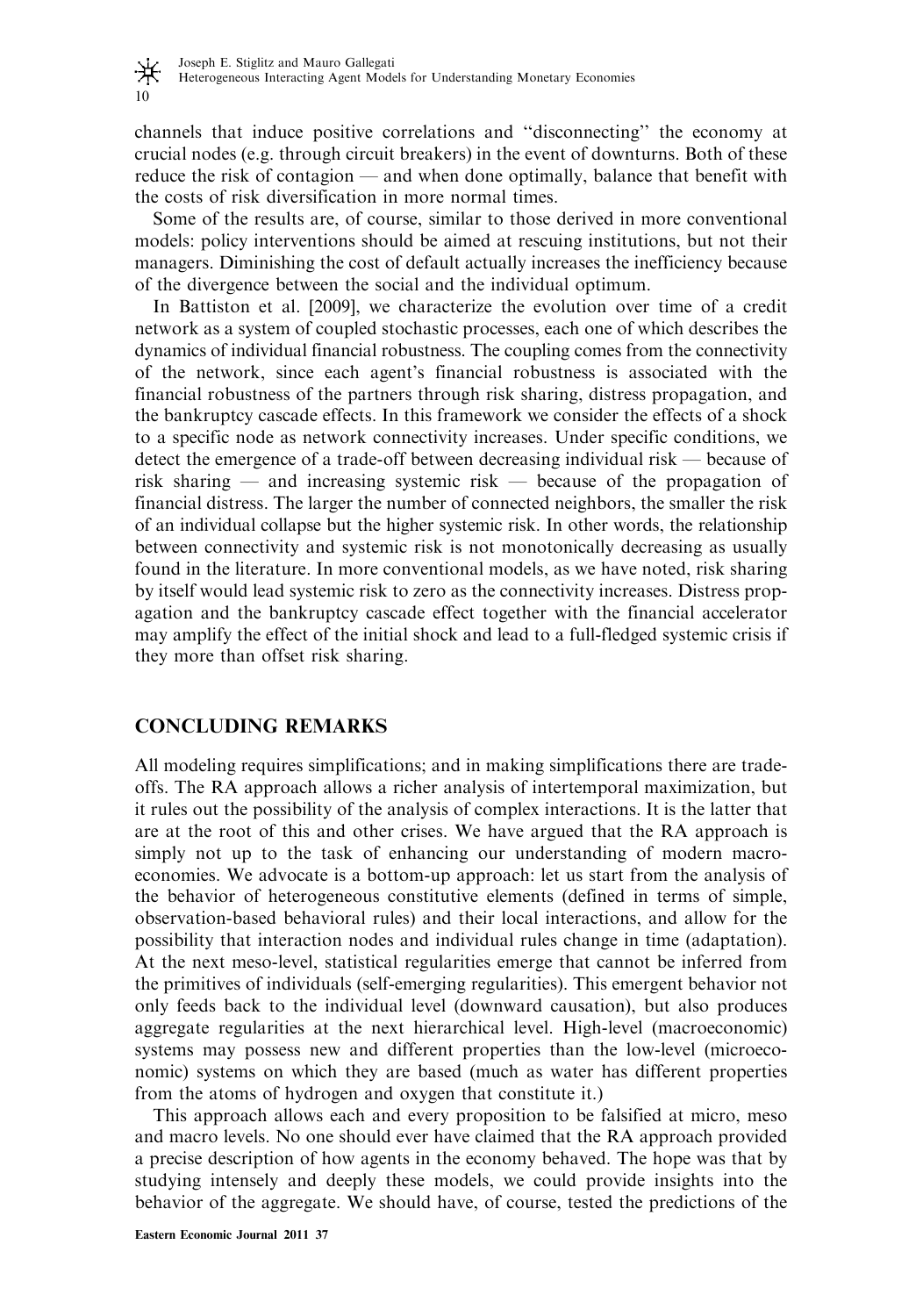model at every level — both at the level of the individual, the household and firm, and the macro-economy. It is now clear that model cannot provide an understanding of what happened in this and other crises. But we would argue that it cannot provide an adequate framework for understanding the economy even in more normal times. The heterogeneous agent approach provides an alternative, one which has already proven its metal in helping us understand the interlinkages which helped give rise to the crisis.

#### **Notes**

- 1. The RA framework is still used although the lack of theoretical foundations of the proposition according to which the properties of an aggregate function reflect those of the individual components have been demonstrated by Arrow [1963], Sonnenschein [1972], and Mantel [1974]. As put forcefully by two former advocates of the General Economic Equilibrium: Hildenbrand and Kirman [1988]: ''There are no assumptions on isolated individuals, which will give us the properties of aggregate behavior. We are reduced to making assumptions at the aggregate level, which cannot be justified, by the usual individualistic assumptions. This problem is usually avoided in the macroeconomic literature by assuming that the economy behaves like an individual. Such an assumption cannot be justified in the context of the standard model.''
- 2. The representative agent model also rules out key problems of asymmetric information, which are essential in explaining unemployment and credit rationing.
- 3. See, for instance, Greenwald and Stiglitz [1986].
- 4. In natural sciences, the notion of reductionism is much more limited since it amounts to understanding the nature of macro-phenomena by the analysis of their constitutive elements, whose interaction allows for emergent phenomena, that is, characteristics not present in the single element.
- 5. Another important example of indirect interaction can be appreciated by arguing along the following lines [Greenwald and Stiglitz 1993; Delli Gatti et al. 2005]. Suppose that the equilibrium interest rate on loans is determined by a large number of credit contracts in a market for bank loans. Suppose moreover that, due for instance to a financial crisis, a non-negligible number of borrowers goes bankrupt. A loss because of non-performing loans shows up in the banks' balance sheet. Banks react to this deterioration of their financial conditions by restraining the quantity of new loans and/or making credit conditions harder for the borrowers. This leads to a sudden increase of the market interest rate. The single (surviving) agent who is currently looking for a loan on that market is *indirectly* affected through the increase of the interest rate by the aggregate solvency (determined by the crisis and the associated bankruptcies) of the borrowers. Credit being now more expensive because of the adjustment process of the market price of credit, that is, the interest rate, the agent will be more cautious in getting into debt. This is true also of the other agents, of course. A tendency to reduce indebtedness will spread among borrowers. This second round effect plays a *stabilizing* role, attenuating the upward dynamic pattern of the interest rate. In this example, however, this is not the end of the story. In a setting characterized by heterogeneous financial conditions, the increase of the interest rate is likely to be lethal to those firms, which were already on the verge of bankruptcy because of an extremely low level of net worth. In other words, these firms will be pushed out of the market. The balance sheets of the lenders will be negatively affected by this new wave of bankruptcies, so that they will react by pushing even further up the interest rate. This too is a second round effect, but it plays a de-stabilizing role, exacerbating the upward dynamic pattern of the interest rate. In conclusion, there are two types of second-round effects at work here: the first one is essentially a negative feedback effect with a stabilizing role, whereas the second one is a positive feedback effect with a destabilizing role. With a slight abuse of terminology, this second round effect can be defined as a financial accelerator.

#### **References**

Allen, F., and D. Gale. (2001). Financial Contagion. Journal of Political Economy, 108(1): 1–33. Arrow, K.J. (1963). Social Choice and Individual Values, 2nd ed., New Haven: Yale University Press.